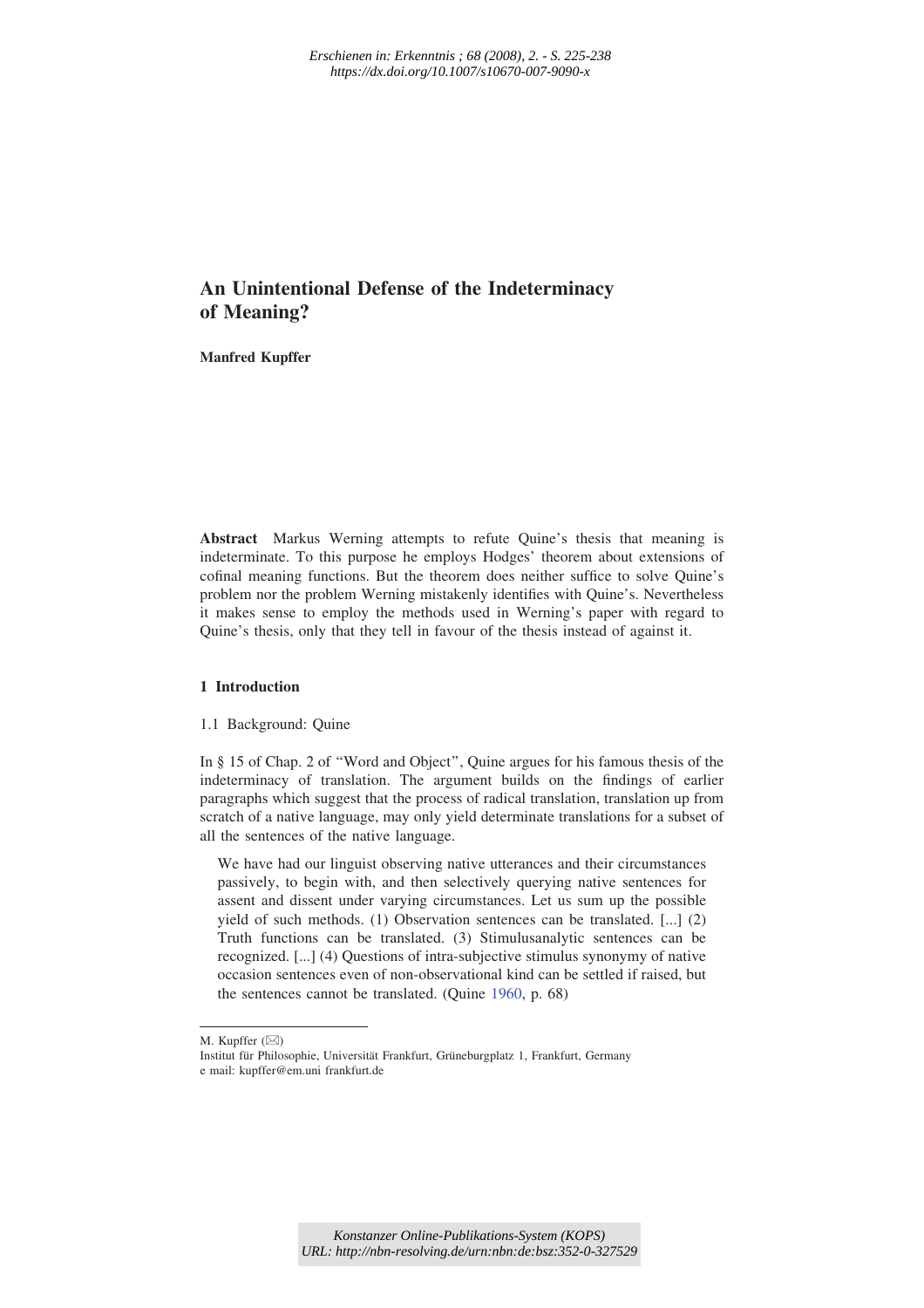According to Quine, little more than observation sentences<sup>1</sup> possess a determinate translation, and hence, a determinate meaning. For reasons of simplicity, and in accordance with the target paper, we will assume that undisputed cases of a determinate translation are confined to observation sentences, Quine's category (1). If the field linguist goes beyond these by his method of analytical hypotheses, the outcome of the enterprise is rather free-floating and not determined by the available data (stimulus/response pairings), witness the conclusion of § 15.

There can be no doubt that rival systems of analytical hypotheses can fit the totality of speech behavior to perfection, and can fit the totality of dispositions to speech behavior as well, and still specify mutually incompatible translations of countless sentences insusceptible of independent control. (Quine 1960, p. 72)

Since observation sentences seem to be susceptible of independent control, ''[s]entences insusceptible of independent control'' plausibly mean sentences that are not observation sentences. Thus, Quine's problem in § 15 is the problem how, given an interpretation of all the observation sentences, a determinate interpretation for the rest of the sentences of the language could be found. And Quine's skeptical conclusion is that this problem could not be solved.

### 1.2 Werning

The first quote above continues as follows:

And how does the linguist pass these bounds? In broad outline as follows. He segments heard utterances into conveniently short recurrent parts, and thus compiles a list of native 'words.' Various of these he hypothetically equates to English words and phrases, in such a way as to conform to (1) (4). Such are his analytical hypothesis, as I call them. (Quine 1960, p. 68)

In Werning (2004), Markus Werning takes this passage to motivate the following reading of § 15.

The problem Quine faces in § 15 of Word and Object can be described as the puzzle of how to construe a cofinal extension of a meaning function that so far only maps observation sentences onto their stimulus meanings. (Werning 2004, p.  $152$ ).<sup>2</sup>

In less technical jargon, Werning sees Quine's problem in § 15 as the one of finding a determinate interpretation of the syntactic parts of observation sentences. This does not seem to be correct; as I have pointed out above Quine's problem is

226

<sup>&</sup>lt;sup>1</sup> Occasion sentences are sentences "which command assent or dissent only if queried after an appropriate prompting stimulation'' (Quine 1960, p. 35f). Observation sentences are cases of occasion sentences where assent or dissent do not vary ''under the influence of collateral information'', ibid, p. 42. <sup>2</sup> Werning admits that there may be more than one source of the alleged indeterminacy. But once the inscrutability of reference and the indeterminacy of grammar are put aside, then, according to Werning, the above problem remains.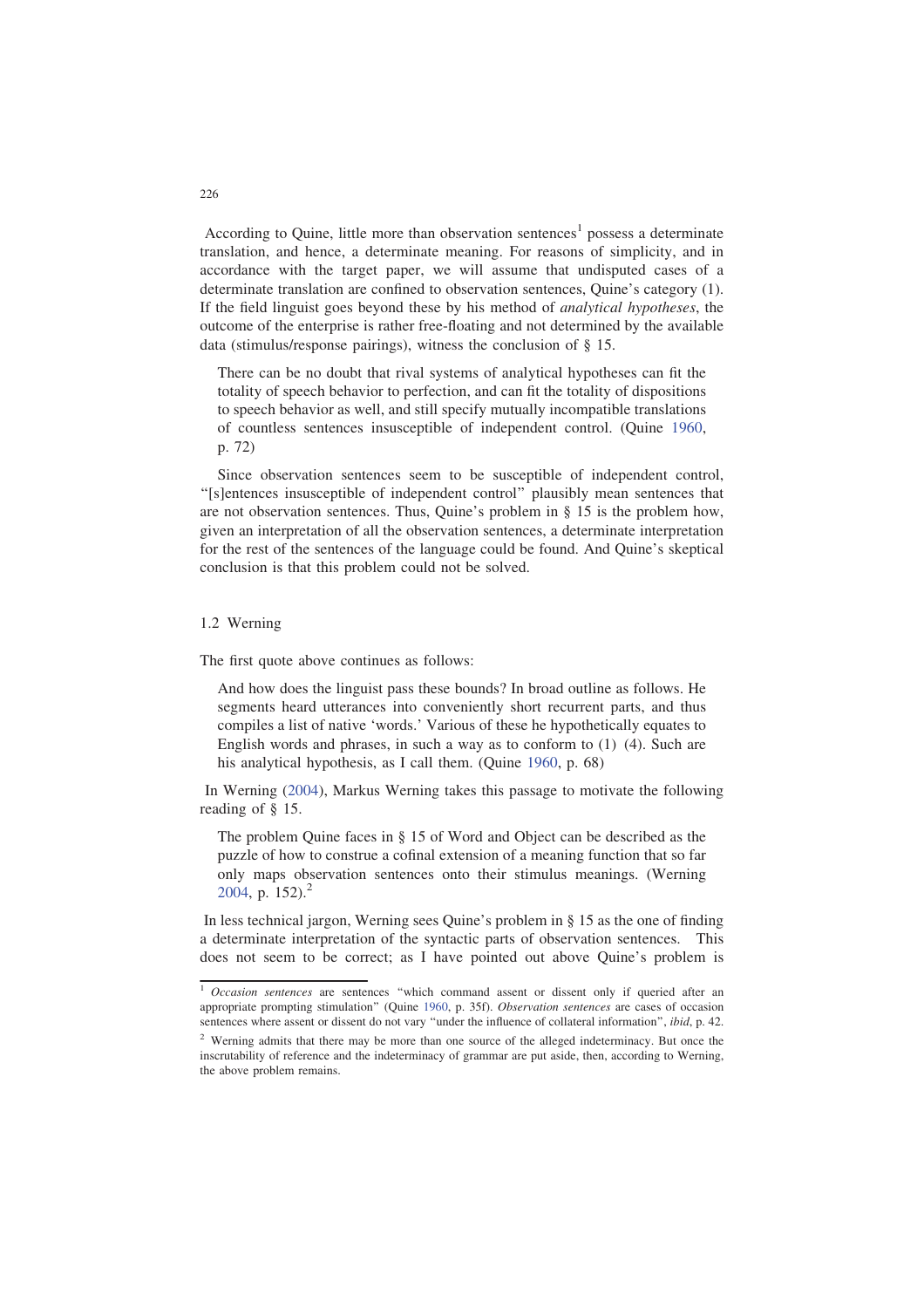concerned with the interpretation of non-observational sentences. On the other hand, the two problems seem to be intimately related; witness Quine's above description of the practice of the field linguist. And indeed Werning thinks a solution to the problem of finding a determinate interpretation of the syntactic parts of observation sentences would imply a partial solution to Quine's problem. Furthermore he claims to have solved the former problem.

Before I can address these claims in any detail, let me, for further reference, restate the two problems in a conceptual framework that is, but for simplifications of minor importance, the one used by Werning.

I begin with two important clarifications. First, in the following ''meaning'' should not be understood as ''stimulus meaning'' in Quine's sense, but in the sense Quine seeks to undermine with his arguments. (According to Quine, his notion of stimulus meaning ''captures the notion of meaning for observation sentences'' (Quine 1986, p. 428), but only for them.) Second, it is important that Werning does not require there to be a unique assignment of meanings to the expressions of a language in order for meaning to be determinate. For him meaning is already determinate if such assignments are determined up to isomorphism; now this is the case exactly if all questions of synonymy in the language possess a unique answer; $3$ let us accept this notion of determinacy for the purposes of the present paper.

For further reference, let us also introduce a bit of (rough and ready) linguistic terminology.<sup>4</sup> A language L is, in the following, a set of expressions that possesses a grammatical analysis in terms of a set of basic expressions (the vocabulary) and a set of syntactic operations;<sup>5</sup> if an expression e in L is the result of the application of a syntactic operation to some expressions of  $L$ , then these are called the *immediate* constituents of e. Expression a is a constituent (or part) of expression b iff a is either b, or an immediate constituent of b or a constituent of a constituent of b. Any part of  $b$  that is different from  $b$ , will be called a *proper* part. We will also assume that every language  $L$  has a designated subset, the set of sentences, and, importantly, that the set of sentences of  $L$  is cofinal in  $L$ , i.e. that every expression in  $L$  is a constituent of some sentence.

Quine distinguishes sentences that are observational like ''Lo, a a rabbit'' from sentences like "Snow is white" or "Bachelors are unmarried men", which are not. We call any sub-expression of an observation sentence an *observation expression*, with  $OE$  being the set of observation expressions; the *observational language* ( $OL$ ) is the closure of the set of observation expressions under syntactic operations. Clearly,  $OE$  is a subset of  $OL$ , and the latter is a subset of L. Werning does not make any specific assumptions about whether  $OE$  and  $OL$  are different, but if they weren't his discussion on pp. 163 164 would be pointless; he explicitly wants to leave it open whether there are terms in L that are not in  $OE<sup>6</sup>$  so let us assume for the purpose of our discussion that  $OE \neq OL \neq L$ .

<sup>&</sup>lt;sup>3</sup> Compare Werning (2004, Theorem 11, p. 172).

<sup>4</sup> For versions of these notions in a more refined and linguistically adequate framework compare Hodges (2001).

<sup>&</sup>lt;sup>5</sup> A syntactic operation is, for some *n*, a partial function from  $L^n$  into L.

<sup>6</sup> Werning (2004, p. 164).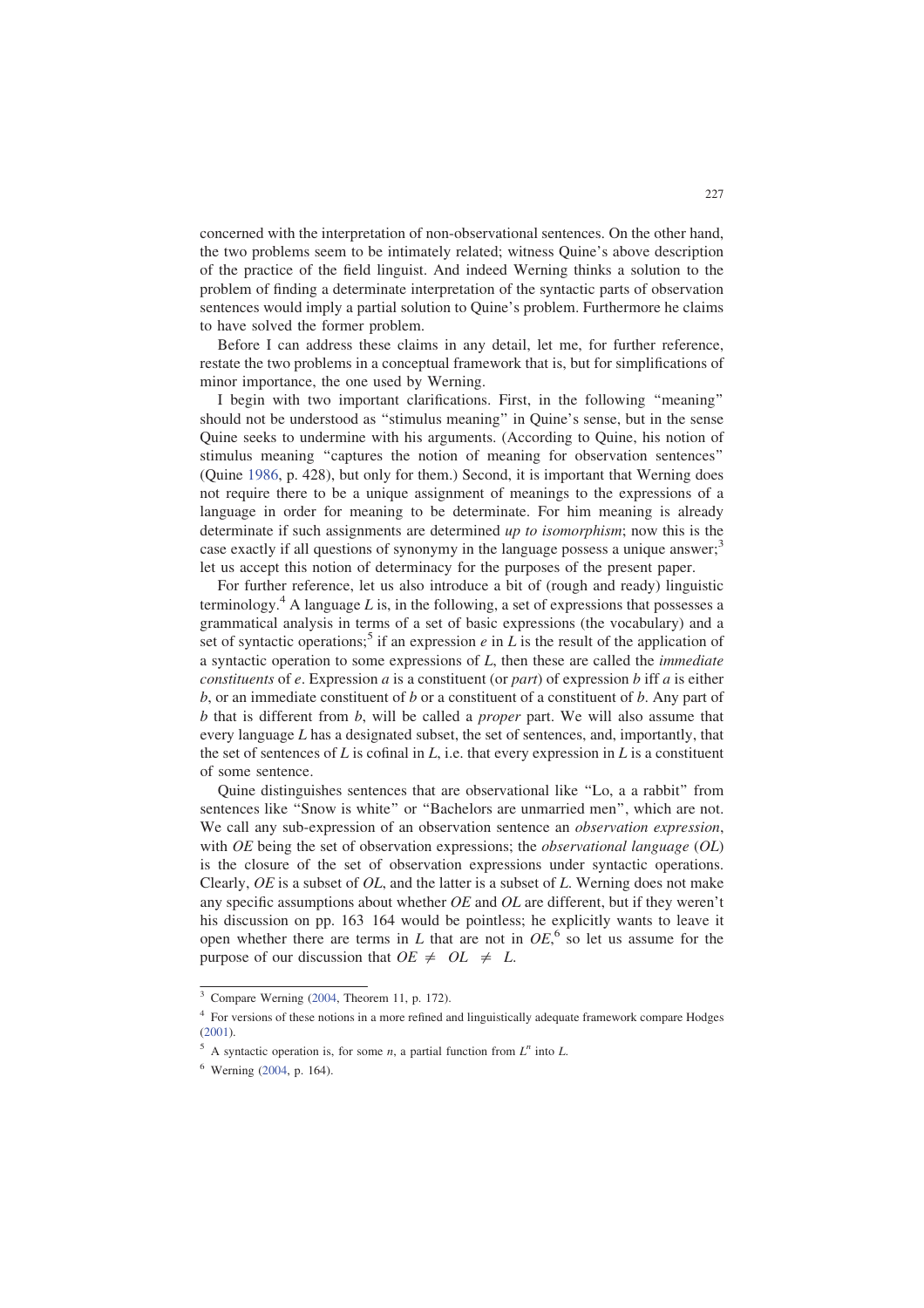Given all this we may now put the two problems as follows. (For ease of reference, I call the second problem ''Quine's Problem''; to put it more precise, the formulation below is the result of trying to express Quine's concerns within the same conceptual framework.)

Werning's Problem Given an interpretation of the observation sentences, how can we determine which observation expressions are synonymous?

Quine's Problem Given an interpretation of the observation sentences, how can we determine which sentences of the native language are synonymous?

Now finally, I am able to express the main claims of Werning's paper in terms of these two problems. Werning claims (i) that a theorem by Wilfrid Hodges shows that if a context principle accepted by Quine holds, then Werning's Problem possesses a solution; and (ii) that a solution to Werning's Problem also entails there is a solution to what amounts to a restricted version of Quine's Problem. Additionally (iii) he claims that these considerations back a certain (neuroscientific) conception of meaning. In the following I will show that Werning's premises do not suffice to show his claims. Indeed, instead of devising a refutation of Quine's argument for the indeterminacy of meaning, Werning provides us, unintentionally, with a line of defense for Quine's thesis.

## 1.3 Leitgeb

Werning's solution to Werning's problem has recently been criticised by Hannes Leitgeb (2005) in this journal. First, Leitgeb doubts that it is consistent with Quine's intentions to take stimulus meanings to be the meanings of observation sentences. Second, Leitgeb attacks Werning's particular version of Frege's context principle. While Leitgeb does not attack (i) above, if successful, his critique would already suffice to establish that Werning fails to achieve his objective to refute Quine by using Quinean premises. Let me therefore briefly say why I find Leitgeb's critique not compelling.

First, in order to argue that Werning is wrong in equating the meanings of observation sentences with stimulus meanings, Leitgeb is trying to exploit Quine's distinction between meanings of sentences taken holophrastically and of sentences taken as analysed in Quine (1986, p. 428). The first variety of meaning, Quine says, might be identified with stimulus meaning, the second not. Leitgeb writes: ''Thus, according to Quine, while the stimulus meaning of an observation sentence can be identified with its meaning if the sentence is taken holophrastically, i.e. as a singleword expression ..., this is no longer possible if the observation sentence is not taken holophrastically, i.e. if it is taken analysed as being syntactically composed of meaningful parts'' (ibid., p. 418; emphasis is mine). The consequence of this interpretation of Quine's distinction is that Werning cannot equate the meaning of observation sentences with stimulus meanings, simply because he has to presuppose a syntactic analysis of these sentences. Let me point out that Quine's distinction allows for a different interpretation which does not have that consequence.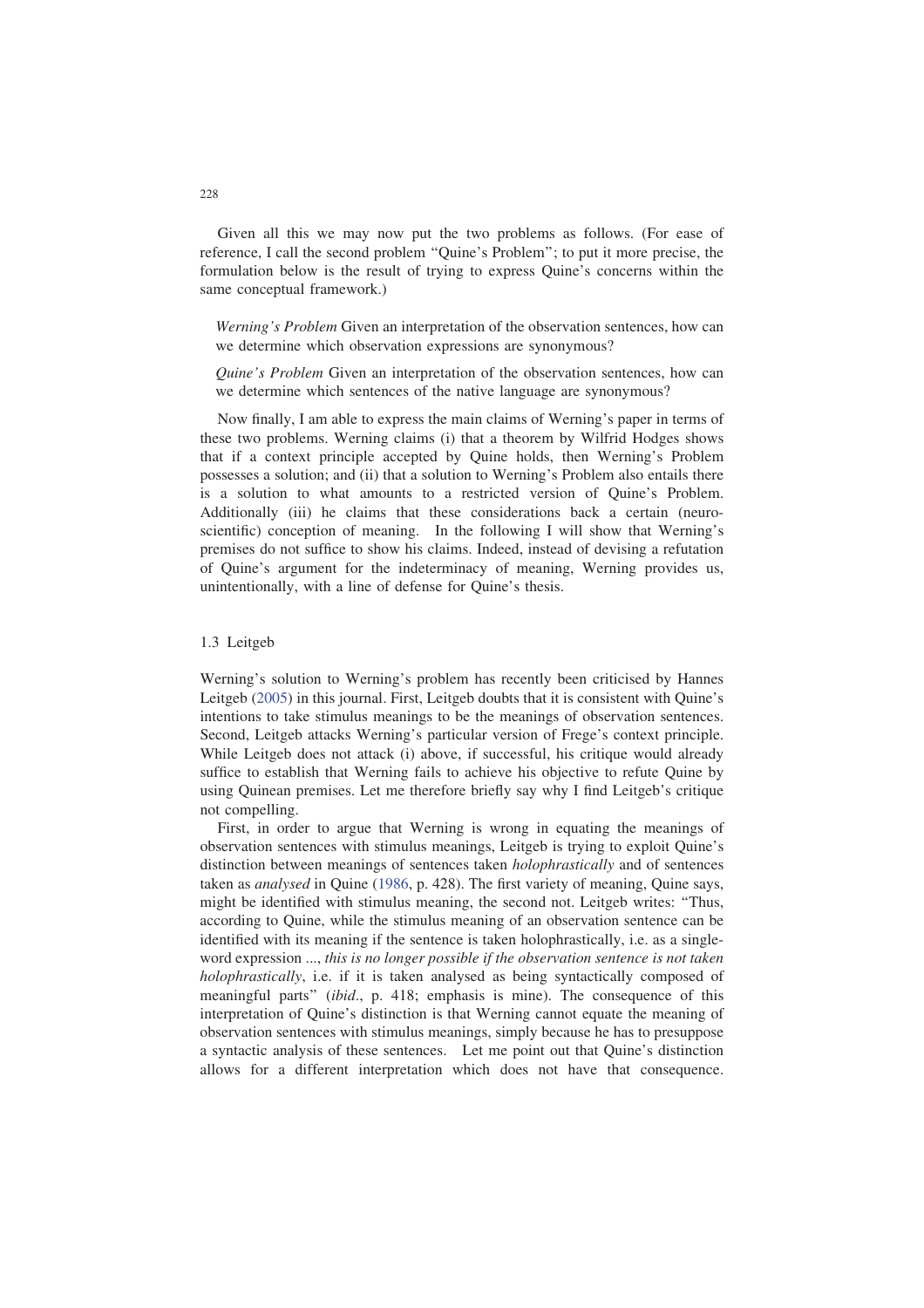According to the interpretation I have in mind meanings of expressions taken as analysed are analogous to structured meanings in possible-worlds semantics (cf. Cresswell 1985), while, within the same framework, intensions correspond to holophrastic meanings. Now it is of course possible to consider the (unstructured) proposition expressed by a sentence while, at the same time, the syntactic analysis of the sentence is taken into account. If my interpretation is correct, we may likewise apply Hodges' theorem to what Quine calls ''holophrastic meanings'', while, at the same time, the syntactic analysis of sentences is taken into account.<sup>7</sup>

Second, Leitgeb tries to show (by way of an example) that Werning's version of the context principle yields counterintuitive predictions and can be used to derive contradictions. In this paper, I sketch a straightforward interpretation of such principles that makes them come out consistent and helps to explain away the apparent oddity of some predictions. Such principles should best be understood as providing only relativised notions of synonymy, or so I will argue. This applies to the context principle in the version used by Werning, as well as to the simplified version I will work with in the bulk of the paper, for ease of exposition.<sup>8</sup>

### 2 Does Werning Solve Werning's Problem?

Suppose you know the interpretation of all the sentences of a language  $L$ , so you know exactly which sentences are synonymous but you do not know for other expressions of L whether they are synonymous. In order to find out the latter, you have to know more about L. It turns out that you only need to assume a certain principle that goes back to Frege. Every expression of the language is part of some sentence. So, if the behaviour of expressions in sentences would determine whether they are synonymous, then we could come to know the whole pattern of synonymy in the language, simply by learning the interpretation of sentences. The following principle would do.

Context Principle Any two expressions of  $L$  are synonymous in  $L$  if, and only if, for every occurrence of either one in some sentence S of L, replacing the occurence with an occurence of the other expression results in a sentence of L that is, in L, synonymous to S.

The following case may show how the Context Principle can be applied to determine the relations of synonymy in a language, given some interpretation of its sentences.

Suppose L has three syntactic categories, the set of names  $\{a, b\}$ , the set of predicates  $\{P, Q\}$  and the set of sentences  $\{Pa, Pb, Oa, Ob\}$ . Every sentence is

<sup>7</sup> Of course, this application of Hodges' theorem would yield, at best, holophrastic meanings. But since for atomic expressions holophrastic meanings and analysed meanings coincide, if the application of Hodges' theorem were successful, we could then combine the meanings of atomic expressions to form all other meanings of expressions taken as analysed, in the same way structured meanings are composed out of atomic intensions.

<sup>8</sup> For a discussion of Werning's principle and Leitgeb's objection, see footnotes 9 and 10 below.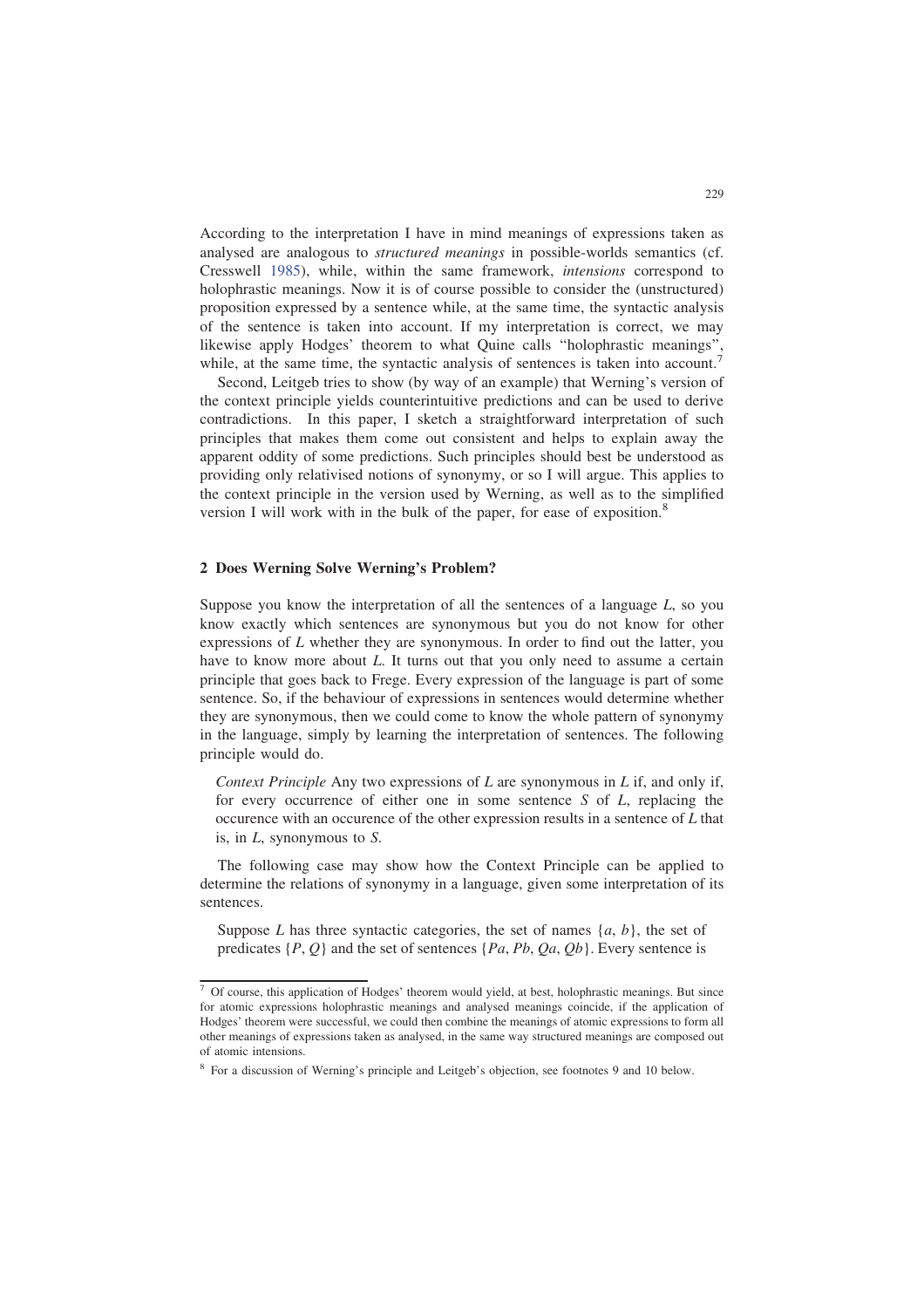the result of the syntactic operation of the concatenation of a predicate and a name, in that order. Suppose we know that the sentences of the language are interpreted by assigning them the two pieces of fruit in the bowl on the cupboard:

Pa: apple

Pb: apple

Qa: pear

Qb: pear

This interpretation, obviously, settles all questions of synonymy in  $L$  between sentences. But it also may be used to determine the answer to these questions for arbitrary expressions of the language, as follows. If the Context Principle holds good of L, we may conclude that a and b are synonymous in L but P and Q are not, because only the first pair may be exchanged in sentences without changing their interpretation in L.

Summing up, if the Context Principle holds for a language L now our assignment of meanings in L to the sentences of L indeed completely determines the relation of synonymy in L. That is (roughly) the content of Hodges' theorem; the latter is slightly more general, it replaces the set of sentences of  $L$  with some *cofinal* set of expressions of L and uses a context principle that is modified accordingly. As Werning puts the theorem,

if you [...] have already compiled a meaning function for some subset of the expressions of the language such that every expression of the language is a syntactic part of some element of this subset, then there is one and, up to isomorphism, only one extension of this meaning function to the entire language, provided the language satisfies the Frege-Husserl triad. (Werning, p. 162)

The ''Frege-Husserl triad'' means a version of the context principle together with the category principle, and the principle of compositionality. The latter two, however, are built into Werning's version of the context principle, cf. Hodges (2001, p. 17). None of the subtle differences of the technical version of Hodges' theorem to my above presentation of it is important for the points I am going to make, so let me return to the simplified presentation.

It is important to note that our above context principle may only be used to determine the relation of synonymy in a language, it makes synonymy languagerelative. If you want to assume the context principle both for a language  $L$  and a sublanguage  $L'$  and avoid contradictions, this relativisation is vital, for it is not guaranteed that two expressions that are synonymous in  $L'$  will stay synonymous in L, even if the interpretation of the sentences of  $L'$  stays the same and L and  $L'$  satisfy the context principle. This is so because the two expressions might fail to be substitutable *salva interpretatione* in some additional sentences. We only have a guarantee that non-trivial synonyms in  $L'$  stay synonyms in  $L$  if  $L$  contains already all sentences of  $L'$  that consist of  $L$ -expressions.

At least relativising synonymy is one of two systematic options one has in dealing with the context principle. The other option is to drop the qualification ''in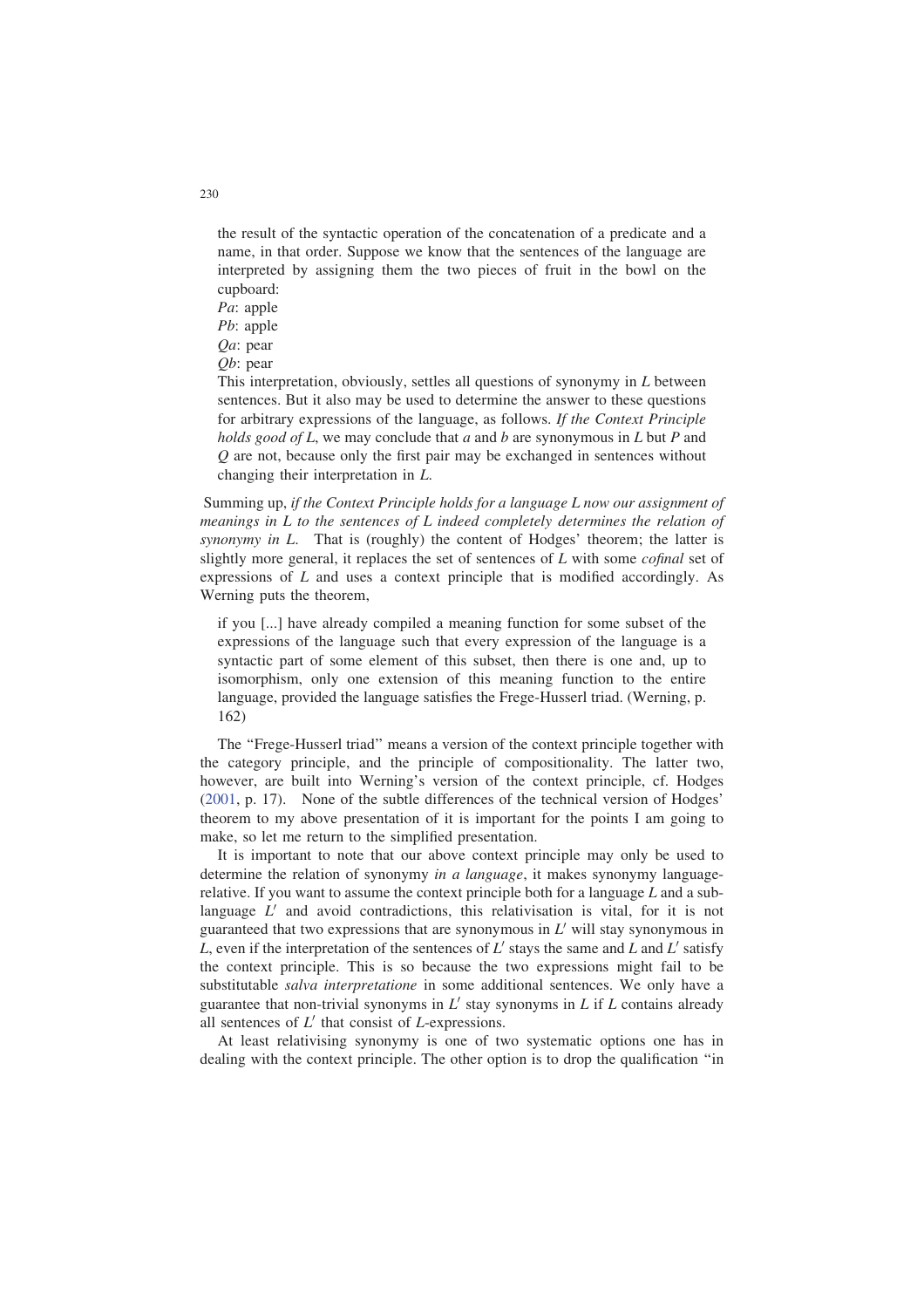$L$ " to "synonymous" and then never to apply the resulting context principle unless you are sure that nothing could be added to your language which would break synonymies that are already established. That also implies that, but for a few exceptions, we should refrain from applying the context principle to sub-languages. It is important in this respect that Werning's version of the context principle is indifferent between our two options above, and might be read either way.<sup>9</sup>

Hodges seems to have had the same two options in mind in the following passage from Hodges (1998, p. 21). (Our above context principle equals roughly the combination of his principles of strong compositionality and full abstraction.)

If you believe in both strong compositionality and, say, full abstraction in sentences, then certain things follow. Given two expressions  $e$  and  $f$  which have the same meanings in your language  $E$ , you have to allow that either (a) there could be a larger language in which these same expressions  $e$  and  $f$  have different meanings, or (b) there couldn't. Each possibility leads into problems. The problem for (a) is that one thinks of the meaning of an expression as something about that expression and not about the language as a whole. How could we learn the language if we had to know the meaning of every expression in order to be sure of knowing the meaning of a single expression? The problem for (b) is that it is hard to legislate what might in principle be added to a language. Suppose we had no concept of belief. Then it might simply not occur to us that one might add expressions to the language which distinguish one Sinn from another.

If there could be a larger language  $F$  that contains  $E$  and in which  $e$  and  $f$  have different meanings while they are synonymous in  $E$ , then, clearly, synonymy and meaning in general have to be understood as language-relative.

I will not compare the pros and cons of the two options in any detail. But at least the difficulty Hodges raises for the second option is by no means less severe than that for the first one. To say ''never apply the context-principle to sub-languages unless you are sure that no additional vocabulary introduces new distinctions in meaning'' might be tantamount to the advice never to apply the principle at all, because any language could become a sub-language of the troublesome kind if new concepts emerge during the evolution of the language.

For the purposes of his argument, Werning has to assume a version of the context principle, too. But it would be ad hoc to assume that the principle holds just of this

 $\frac{9}{9}$  The following is Werning's principle. "[F]or every natural language, if the meaning function v, defined on a set of grammatical terms Y of the language, is a cofinal extension of the meaning function  $\mu$ , defined on a set of grammatical terms X of the language, then v is a cofinal Fregean extension of  $\mu$ ." Werning (2004, p. 155). The principle is at least closely related to principle F in Hodges (2001, pp. 16 17).

 $\nu$  and  $\mu$  above might either be understood as assigning meanings in the unrelativised sense or as assigning meanings in Y and *relative* to X. The need for the latter relativisation may be illustrated by Leitgeb's example, see footnote 10. It may facilitate the discussion of that example to introduce also an informal version of Werning's principle in its relativised reading.

For any natural language  $L$  and subsets  $X$  and  $Y$  of  $L$  such that  $X$  is cofinal in  $Y$ , two expressions of  $Y$  are synonymous in Y relative to X if, and only if, for every occurrence of either one in some expression  $e^{\prime} \in X$ , replacing the occurence with an occurence of the other expression results in some  $e^{\prime} \in X$  that is synonymous in Y relative to X.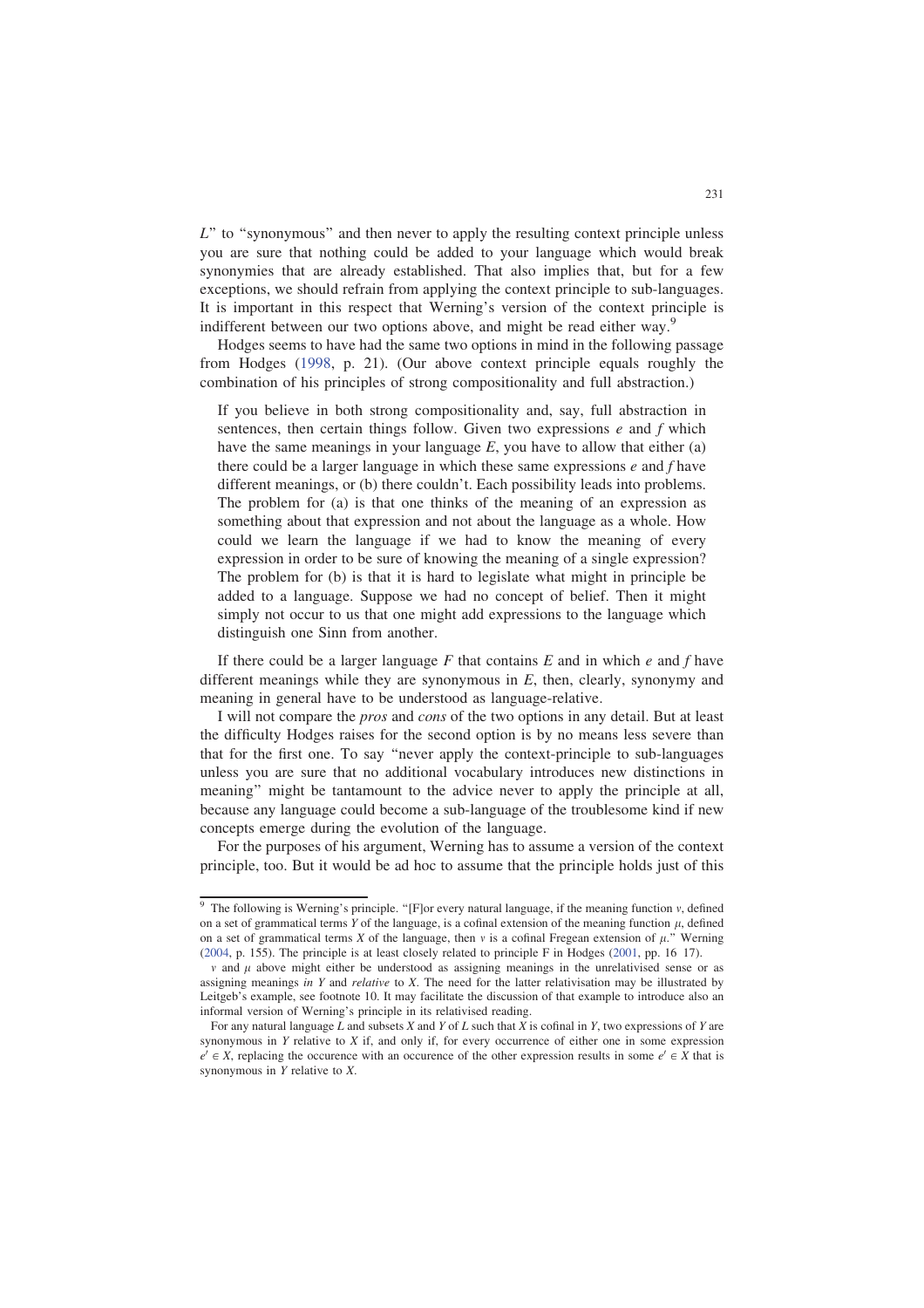case. If the assumption is based on principled reasons and fit to be applied to sublanguages, one should at least assume that our context principle holds of arbitrary sub-languages of natural languages. (Indeed Werning's own context principle is even stronger, but this means it is stronger than it need be.) Now, as pointed out above, to assume that the context principle holds of arbitrary sub-languages of natural languages would immediately lead to contradictions, if a non-relativised version of the context-principle were employed. Since it wouldn't be charitable to construe Werning as basing his argument on a contradictory premise, let us, in the following, explore the relativised reading of the principle.<sup>10</sup>

Let's come back to Werning's Problem, the problem of how to determine which observation expressions are synonymous, given an interpretation of the observation sentences. Now, because synonymy is relativised, we have to be more precise. We have to say what is meant by "synonymous", here. Is it synonymy in OE, or is it synonymy in  $L$ ? In this respect it is most important that Werning really aims at Quine's problem. He claims to defend, by the use of Quinean premises, the doctrine of semantic realism.

<sup>&</sup>lt;sup>10</sup> Already Leitgeb (2005) argues that Werning's principle is contradictory. He construes a case where the application of Werning's principle leads to counterintuitive and indeed contradictory predictions. Now above we have seen that contradictory predictions about synonymy may be avoided by recourse to a relativised notion of synonymy. Similarly, if Leitgeb had employed a suitably relativised reading of Werning's principle, no contradiction would have arisen from his counterexample. And if predicted synonymy clashes with intuitions about synonymy, this may be resolved by pointing out that there are different choices of parameters involved.

Leitgeb's counterexample to Werning's principle consists in providing different cofinal subsets X of L and natural meaning assignments  $\mu$  for any such X, such that (i) for any such sets  $X_1$  and  $X_2$ , sentences  $S_1$ and  $S_2$ , and meaning assignments  $\mu_1$  and  $\mu_2$  of  $X_1$  and  $X_2$ , respectively, it holds that  $\mu_1(S_1)$   $\mu_2(S_2)$ , and (ii) if we apply Werning's principle any two expressions  $a$  and  $b$  in  $L$  are synonymous [in  $L$  relative to  $X$ ] if, and only if for every occurrence of either one in some expression  $e \in X$ , replacing the occurence with an occurence of the other expression results in some  $e' \in X$ , for details see Leitgeb (2005, p. 415f.). The crucial ingredient is the part of (ii) that is put in brackets, here. If we read Werning's principle unrelativised (as Leitgeb does), the part in brackets has to be deleted; whereas it is vital for our above relativised reading of Werning's principle.

Leitgeb draws two conclusions from this kind of example. In connection with (ii) he complains that the resulting relations of synonymy only reflect "syntactic issues concerning X, which is absurd" (op. cit., p. 416). Now Leitgeb's notion of synonymy is non relativised. Once we replace it by the doubly relativised relation above, this complaint can at least no longer be taken to establish the falsehood of Werning's principle. If the complaint is that the resulting relations of synonymy are counterintuitive, Werning could reply that the intuitions pertain to synonymy in  $L$  relative to the set of sentences of  $L$ , and not to synonymy in  $L$  relative to  $X$ . And if the complaint is that *any* relation of synonymy which reflects syntactic issues concerning  $X$  is weird, Werning may even agree. E.g. synonymy in  $L$  relative to some set  $\overline{X}$  of the above sort may be weird, but not because Werning's principle gets synonymy in  $L$  relative to  $\overline{X}$ wrong (what is the correct prediction here, anyway?), but because X itself is a weird instance. Now in order to show Werning's principle is false if understood relativised, it does not suffice to point out that it overgenerates, or that it has weird instances, one has to show it has a false instance.

Second Leitgeb derives a contradiction from his example. Let  $X_1$  and  $X_2$  be two sets X as above. Now suppose S is a sentence which is in  $X_1$  but not in  $X_2$ . Because of (ii) S and arbitrary members of  $X_1$  are synonymous in L relative to  $X_1$ , while S and arbitrary members of  $X_2$  are non synonymous in L relative to  $X_2$ . Because of (i) the meaning arbitrary members of  $X_1$  have in L relative to  $X_1$  equals the meaning that arbitrary members of  $X_2$  have in L relative to  $X_2$ . This is not a contradiction, but immediately becomes one if we drop the relativisations. Hence, the relativised reading of Werning's principle is compatible with Leitgeb's example, while the unrelativised reading is shown to be inconsistent by the example.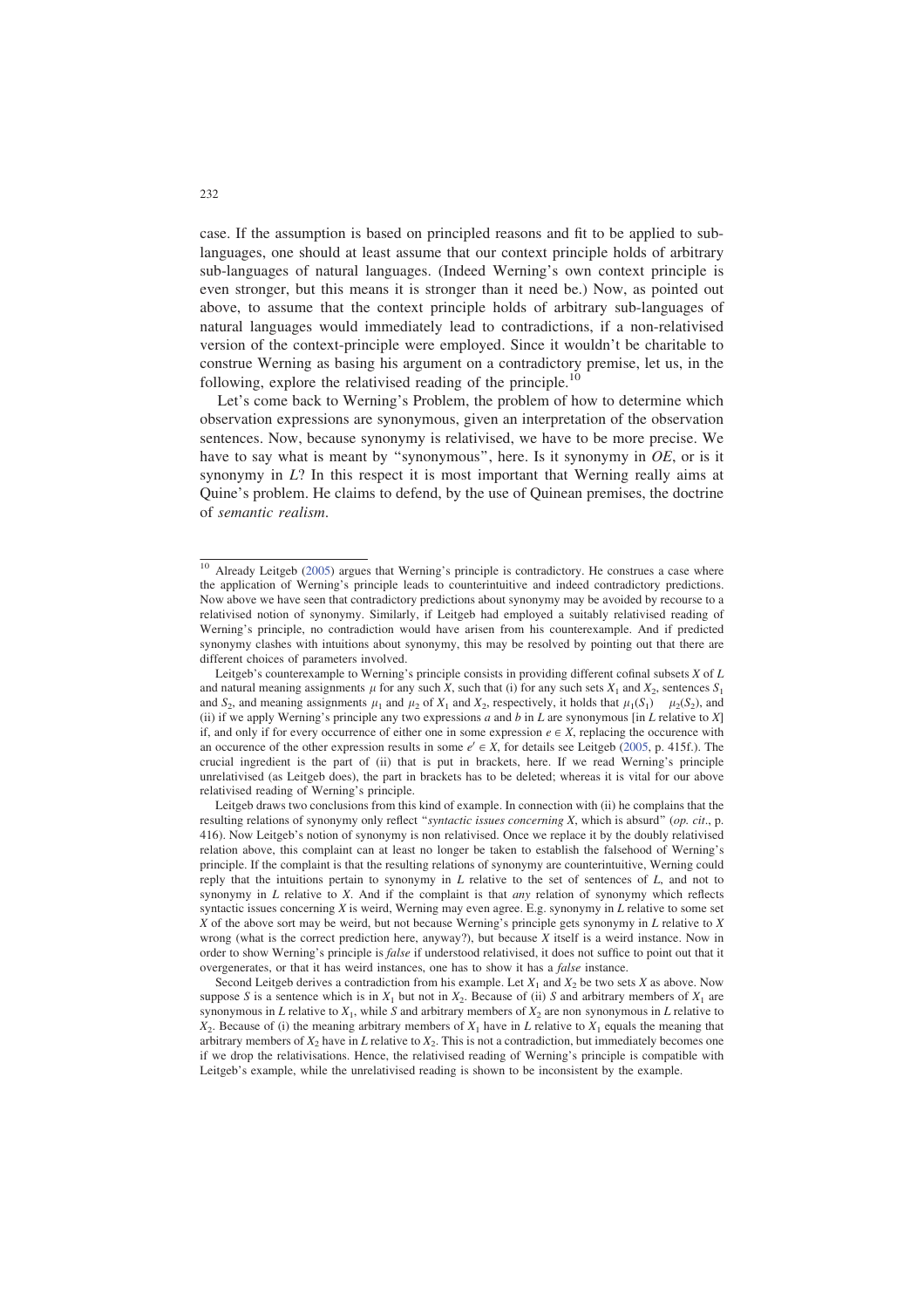The paper defends semantic realism against Quines (1960) sceptical challenge. This is done not by drawing into question any of his premises, but from within his own philosophical set-up. Semantic realism, hereby, is regarded as the assertion that the expressions of natural languages, up to isomorphism (see below), have determinate meanings, which themselves are metaphysically independent from expressions they are neither identical with nor essentially constituted of expressions. (Werning 2004, p. 146)

Since Quine challenges semantic realism wrt. meaning in L, Quine's problem should be understood as: how can we determine which sentences of the native language are synonymous *in L*? Therefore, since Werning claims to present an "argument in defense of semantic realism" against Quine's challenge (Werning 2004, p. 162), see also p. 145) his problem should be understood as a problem about synonymy in L likewise.

Unfortunately, if we understand his problem this way, his attempted solution fails. The solution is summarised in the following passage.

In order to apply this result to Quine's project of radical translation, we take  $X$ to be the set of all Native observation sentences and construe an observational sub-language that contains only observation sentences and all their syntactic parts such that  $X$  is cofinal in the set of expressions of the sub-language. Presupposing the Frege-Husserl triad, Hodges' Theorem assures us that the neuronal or translational meaning function for observation sentences, which the field linguistic should be able to compile by inductive methods, is up to isomorphism uniquely extendable to the entire sub-language. (ibid., p. 162f.)

This is an argument that Hodges' theorem may be used to show that meaning in OE (he calls it the ''observational sub-language'') is determinate. In other words, if the context principle holds for  $OE$ , then the assignment of stimulus meanings to observation sentences yields a determinate relation of synonymy in OE.

But, while Hodges' theorem may be applied to establish that the meaning of observation sentences determines a relation of synonymy in  $OE$ , it cannot be applied to establish that they determine synonymy in  $L!$  The set of observation sentences is neither the set of all sentences of  $L$  nor the set of all sentences of  $OL$ ; there are nonobservation sentences in OL, namely standing sentences composed of observational vocabulary.

One might still think that, as far as observation expressions are concerned, whether they are synonymous in  $L$  already follows from whether they are synonymous in OE. And indeed, if two observation sentences are synonymous in  $OE$ , they are also synonymous in  $L$ , simply because in both cases to be synonymous comes down to the same, viz. to have the same stimulus meanings.<sup>11</sup> Furthermore, if a and b are non-synonymous in  $OE$ , they will stay so in L. But if a and b are synonymous in  $OE$  it does not follow whether they stay so in L, simply because L might contain additional pairs of sentences that distinguish them. On the other hand it might not. That this is left open shows that the context principle alone does not

 $\frac{11}{11}$  Thanks to the referees for pointing that out to me.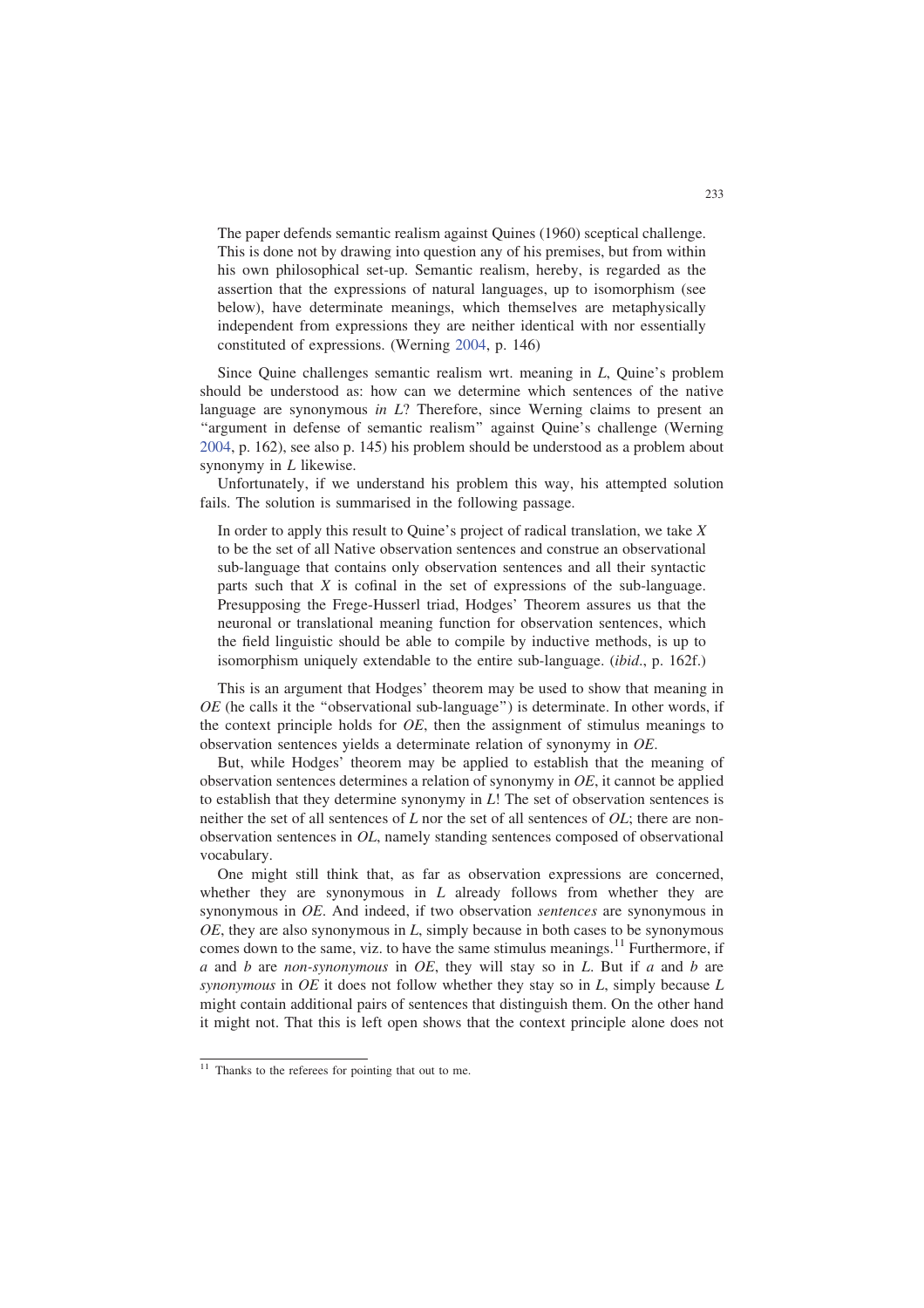suffice to establish that there is a determinate relation of synonymy in  $L$  among observation expressions, given an interpretation of the observation sentences.

Summing up, on one reading Werning's context principle is contradictory, on the other it does not suffice to show that Werning's problem possesses a solution (in the sense in which it would be relevant for his attempted solution of Quine's problem).

#### 3 Would a Solution of Werning's Problem Help to Solve Quine's?

But suppose Werning's problem were settled. Would this help with Quine's? Werning admits that a solution to his problem does not imply that the project of radical interpretation is completed; maybe  $OE$  is only a proper subset of the native language. While Werning himself prefers to stay neutral wrt. the question, he cites Quinean reasons to think that the native language contains no non-observational vocabulary, such that the native language would coincide with OL, the closure of the observational vocabulary under the syntactic operations of the language. Then, in order to solve Quine's Problem it would suffice to show that the solution of Werning's Problem implies a solution of Quine's Problem restricted to  $OL$ , i.e. given an interpretation of the observation sentences, how can we determine which sentences of OL are synonymous in L?

Now Werning offers a suggestion how to extend the results he thinks he has established (a determinate relation of synonymy for  $OE$ ) to the whole of  $OL$ . His proposal goes as follows.

Recall that the principle of compositionality warrants that once the meanings of the syntactic parts of a sentence and the syntactic operation by which it has been composed are given, the meaning of the whole sentence is determined. So, the neuronal and translational meaning of all those sentences of the original language should be determinable that are built exclusively from expressions of the observational sub-language. (Werning 2004, p. 163)

The proposal sounds plausible indeed. The principle of compositionality is often expressed as the principle that the meaning of an expression is a function of the meaning of its parts (and their manner of composition). This may be understood as saying that the meanings of the parts *determine*, given the syntactic operation that combines the parts into a whole, the meaning of the whole. And if the latter holds of the observational language, then, indeed, the meanings of observation expressions determine the meanings of all sentences of the observational language, and hence of OL itself. Hence, it seems, Quine's problem is solved, provided Werning's is.

Plausible as it is, the reasoning is flawed. First the output of a solution to Werning's problem does simply not deliver specific meanings for sub-expressions. Werning tries to solve the problem by appeal to principles like the above context principle. These are principles that deliver, at best, determinate synonymies. They do not deliver the meanings of expressions. Hence, even if the solution to Werning's problem would work, we would only be in possession of determinate synonymies and there would still be different possibilities as to what are the meanings (in  $L$ ) of the expressions in OE. And for any two sentences in  $OL - OE$  it might turn out that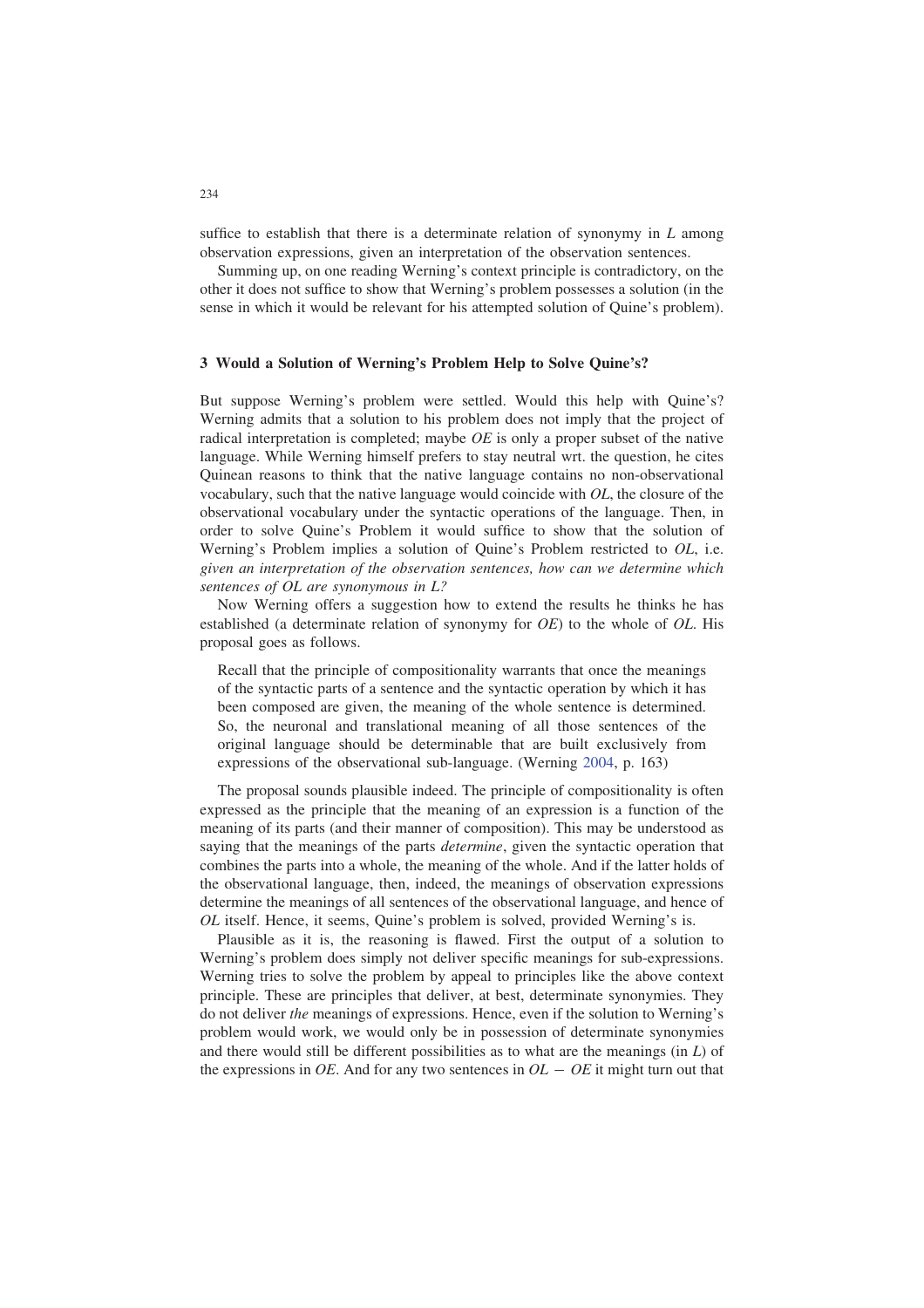they receive the same meanings on one such possibility and different meanings on another.

Furthermore, the principle of compositionality as it is understood in the rest of Werning's paper (cf. Def. 3 on p. 150), is not the principle that the meanings of the parts determine, given the syntactic operation that combines the parts into a whole, the meaning of the whole. There, and in Hodges' work, the principle is a principle about intra-linguistic synonymy. It says that for any two expressions  $a$  and  $b$  of the same language  $L$ , if  $a$  and  $b$  have the same form, and corresponding sub-expressions are synonymous, then  $a$  and  $b$  are synonymous as well. Obviously such a principle does not determine the cross-linguistic identity of the meanings of whole expressions. It is consistent with the compositionality principle thus understood that a and b mean the same thing in two interpreted languages L and  $L'$ , f is a syntactic operation common to both languages such that  $f(a,b)$  is an expression of both L and L', and yet  $f(a,b)$  means different things in L and  $L'$ .<sup>12</sup> So, even if a specific meaning assignment for  $OE$  were given, the principle of compositionality, as it is understood in the rest of the paper, would still not yield a specific meaning assignment for the whole of OL. Two meaning assignments for OL compatible with the same assignment of meaning  $(in L)$  to observation expressions might still differ with respect to the relation of synonymy in L.

Thus, for the above two reasons, even if we assume that OL coincides with the native language, an appeal to compositionality does not ensure that a solution to Werning's problem would entail a solution to Quine's problem.

If we sum up the last two sections it emerges that Werning fails to show that Quine's problem possesses a solution.

#### 4 In Defense of Indeterminacy

contexts.

Of course I only say it does neither follow from Werning's premises that Quine's problem possesses a solution nor that Werning's does. This does not preclude that additional premises could serve to fix the arguments. E.g. it would suffice for the purposes of Sect. 2 to assume that no two observation expressions are intersubstitutable salva interpretatione in OE. But why should we suppose such a thing?<sup>13</sup>

Or maybe it turns out that every expression of a language  $L$  is a syntactic part of some observation sentence, and hence  $L = OL = OE^{14}$  Unfortunately, even that would not help. The Context Principle still demands that for two expressions to be

<sup>&</sup>lt;sup>12</sup> For this point, as well as for a notion of compositionality without that feature, see Szabo (2000).

<sup>&</sup>lt;sup>13</sup> To assume that every observation expression is non synonymous in  $OE$  would mean that there are no stimulus synonymous observation sentences; now this assumption could hardly be termed Quinean. You might still think that for any sentence S, "A says: 'S"' is plausibly an observation sentence. But S is not a syntactic part of "A says: 'S"', only a name for S is, according to the standard account of such

<sup>&</sup>lt;sup>14</sup> cf. Müller (1998, p. 274). The author argues that, for any sentences p and q, the conjunction "p and if q, then  $q'$  is stimulus synonymous to p. If this is right, then if p is an observation sentence, so is the above conjunction, and any  $q$  is part of an observation sentence.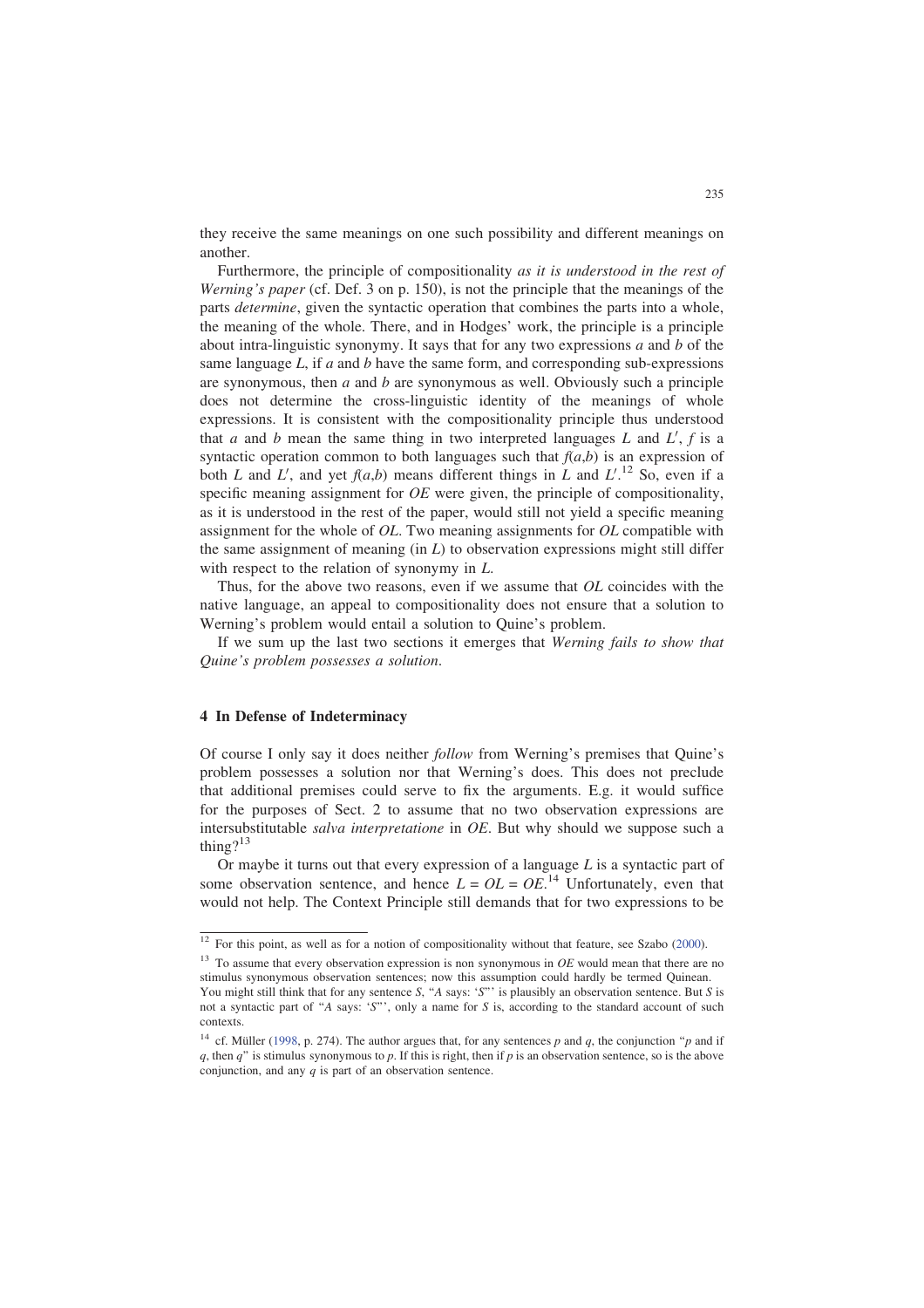synonymous in L, they should be intersubstitutable *salva interpretatione* in all sentences of L, and not just intersubstitutable in all *observation* sentences.

Or, finally Werning might want to replace the Context Principle with the following principle.

Verificationist Context Principle Any two observation expressions of L are synonymous in  $L$  if, and only if, for every occurrence of either one in some *observation* sentence  $S$  of  $L$ , replacing the occurence with an occurence of the other expression results in a sentence of  $L$  that is, in  $L$ , synonymous to  $S$ .

If the Verificationist Context Principle holds of the native language, then indeed Werning's Problem would be solved. But does it hold? Not obviously so. At least it does not seem to be a principle that Quine would want to accept. Indeed none of the Quinean reasons in favour of the context principle cited in the text can be applied here. Unlike the Context Principle, the Verificationist Context Principle cannot simply be argued for by appeal to the idea that meaning is use, or semantic holism (cf. Werning 2004, p. 157).

And this, finally, is why Werning's methods not only fail to show that Quinean premises imply that Quine's problem has a solution. These methods could actually be used to argue that the premises imply that the problem has no solution. If I am right, instead of achieving his aim of solving Quine's Problem, Werning really helps to uncover an argument in favour of the indeterminacy of meaning.

Assume, first, that the factual basis of semantics consists only of the stimulus meanings of observation sentences; such that any relation of synonymy in OL that is consistent with that basis and the Context Principle is admissible. And second, that there is at least one pair of non-observational sentences with the property that (i) neither sentence can be obtained from the other by replacing occurrences of some observation sentence with those of a synonymous observation sentence, and (ii) the pair is itself stimulus-synonymous, i.e. replacing one sentence of the pair for the other in any observation sentence yields a synonymous observation sentence, and (iii) that replacing one for the other in any sentence yields a sentence of L. The pair ''bachelors are unmarried men'' and ''bachelors are bachelors'' seems to be a plausible candidate, here. It could then be shown that under these conditions, there are both admissible synonymies that treat the pair as being synonymous, and ones that treat the pair as being non-synonymous. But then, for such sentences (and some of their sub-expressions), synonymy in  $OL$  is indeterminate; but if synonymy is indeterminate, then so is meaning.

#### 5 ''Neuronal Meanings''

Werning draws quite a different conclusion from his inquiries.

Quine's naturalist framework, up to isomorphism, uniquely determines a function that maps every expression of a language that may figure as a syntactic part in some observation sentence onto its neuronal meaning, if we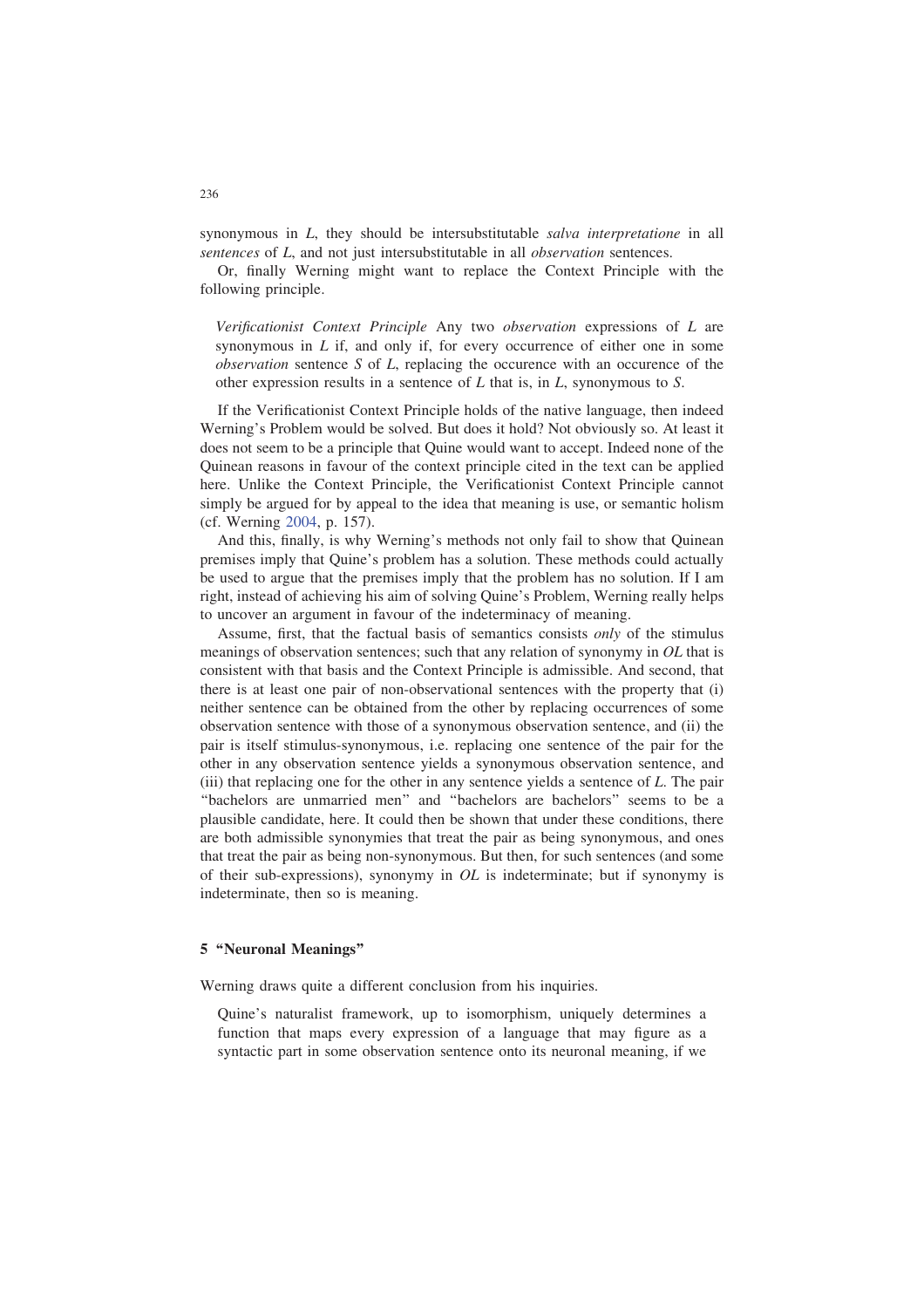only presume that the language fulfils the principle of compositionality, the context principle, and the category principle. (ibid., p. 169f.)

Above, I have argued against that conclusion. Still, in this part I'd like to comment on the notion of ''neuronal meaning''. Specifically, I want to point out that even if Quine's Problem had been solved, this would still not allow to conclude, as Werning does, that ''[t]he three guidelines Frege and Husserl set up at the beginning of the 20th century can be combined with Quine's naturalistic maxim. When so combined, they lead to a realist attitude towards meanings and advise us to view semantics as a part of neuroscience." (ibid., p. 170)

If Werning had solved Quine's Problem with the above methods, would this warrant any conclusion as to the nature of meaning? None whatsoever! Of course, the observation sentences would have received a definite interpretation, so we can trivially ''conclude'' semantic facts about them. But the rest of the meanings would still have been only determined  $\mu p$  to isomorphism; and this kind of determination is very weak; indeed it is slightly misleading to characterise it in a way that suggests that meanings have been determined at all. What has been determined is only their structure, not their content. To say that meaning has been determined up to isomorphism means nothing more than that all questions of synonymy in the language have been settled.

If all these questions have been settled you might take the resultant relation of synonymy as a license to assign any kind of meanings you like to sub-sentential expressions, if that interpretation only respects the relation. If the fruit are enough, and you adapt the interpretation of syntactic operations accordingly, you could assign them other fruit from the bowl on my cupboard. You could take a set of lice to be the realm of meanings for the rest of your language. You could even take neuronal states. But any such pick would be completely arbitrary. It would not justify any conclusions about the nature of meaning. Even if you pick neuronal states, it is wrong to say that ''a function that maps every [...] syntactic part in some observation sentence onto its neuronal meaning'' is uniquely determined (up to isomorphism); simply because there are lots of other kinds of meaning functions that could have been picked as well.

You might have other reasons for choosing some specific kind of meaning function, like e.g. an assignment of neuronal states. Unfortunately it is not even clear to me whether that would be consistent with the context principle. Sure, in the form presented above and in Hodges' work, the principle only states a functional dependence of sub-expression synonymy on sentence synonymy and does not rule out that any specific meaning function that displays the correct dependencies may be the ''real'' one. Things become different when we ask why such a functional dependence should hold at all. The usual answer is, because there is an ontological dependence between the two realms.<sup>15</sup> E.g. one might say that the functional dependence holds because the meaning of a sub-expression is nothing over and

<sup>&</sup>lt;sup>15</sup> E.g. arguments that start from the thesis that meaning is use are arguments in favour of ontological dependence. An ontological dependence of sub expression meanings on sentence meanings is also expressed in the quote from Quine (1961, p. 39). Werning cites on p. 157f. Frege seems to have held the ontological version of the principle, see Reck (1997).